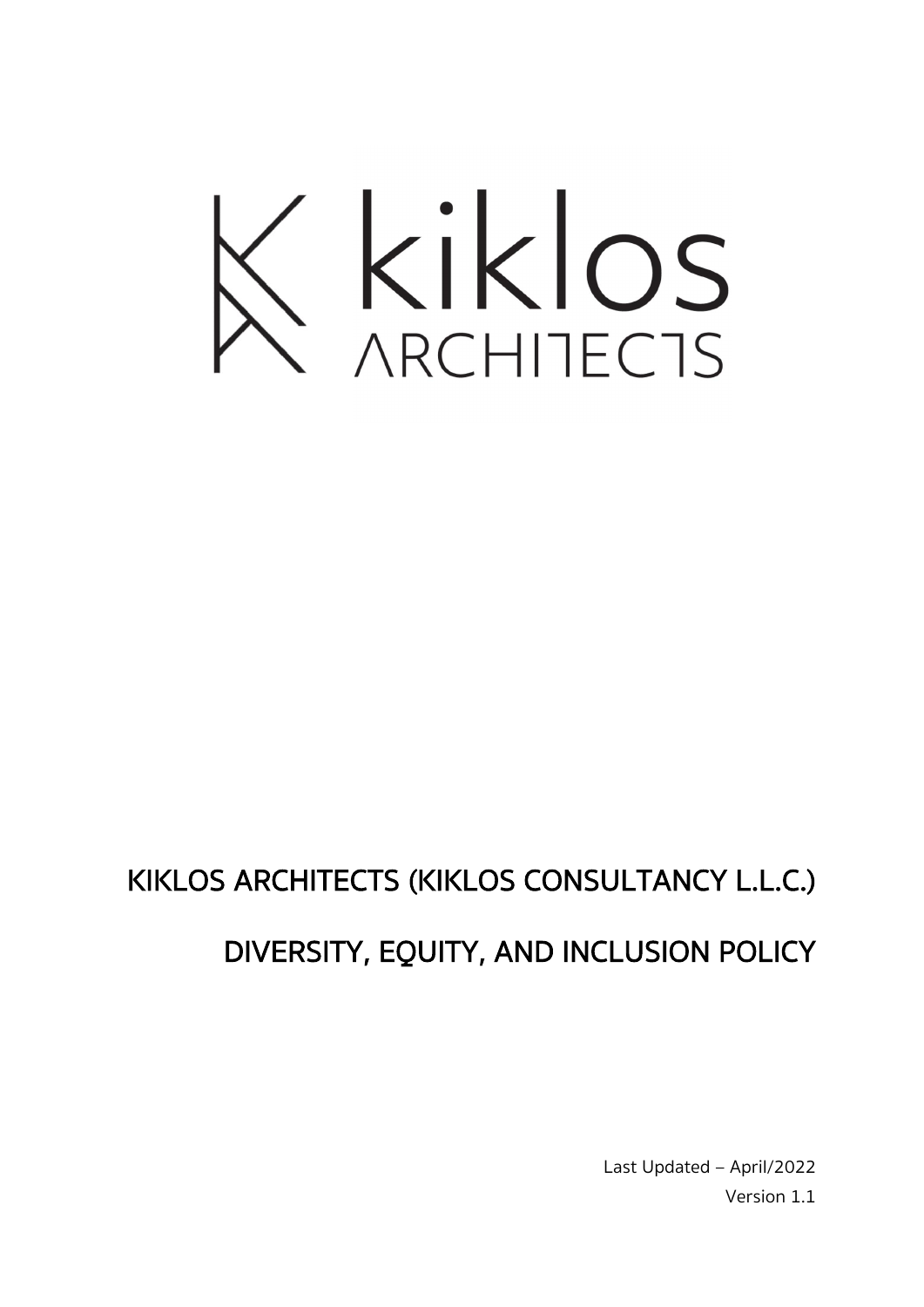

kiklos architects (Kiklos Consultancy L.L.C.) is committed to fostering, cultivating, and preserving a culture of diversity, equity, and inclusion.

Our human capital is the most valuable asset we have. The collective sum of the individual differences, life experiences, knowledge, inventiveness, innovation, self-expression, unique capabilities and talent that our employees invest in their work represents a significant part of not only our culture, but our reputation and company's achievement as well.

We embrace and encourage our employees' differences in age, color, disability, ethnicity, family or marital status, gender identity or expression, language, national origin, physical and mental ability, political affiliation, race, religion, sexual orientation, socio-economic status, veteran status, and other characteristics that make our employees unique.

kiklos architects (Kiklos Consultancy L.L.C.) diversity initiatives are applicable—but not limited—to our practices and policies on recruitment and selection; compensation and benefits; professional development and training; promotions; transfers; social and recreational programs; layoffs; terminations; and the ongoing development of a work environment built on the premise of gender and diversity equity that encourages and enforces:

- § Respectful communication and cooperation between all employees.
- § Teamwork and employee participation, permitting the representation of all groups and employee perspectives.
- § Work/life balance through flexible work schedules to accommodate employees' varying needs.
- § Employer and employee contributions to the communities we serve to promote a greater understanding and respect for the diversity.

All employees of kiklos architects (Kiklos Consultancy L.L.C.) have a responsibility to treat others with dignity and respect at all times. All employees are expected to exhibit conduct that reflects inclusion during work, at work functions on or off the work site, and at all other company-sponsored and participative events.

Any employee found to have exhibited any inappropriate conduct or behavior against others may be subject to disciplinary action.

Employees who believe they have been subjected to any kind of discrimination that conflicts with the company's diversity policy and initiatives should seek assistance from a Senior Manager.